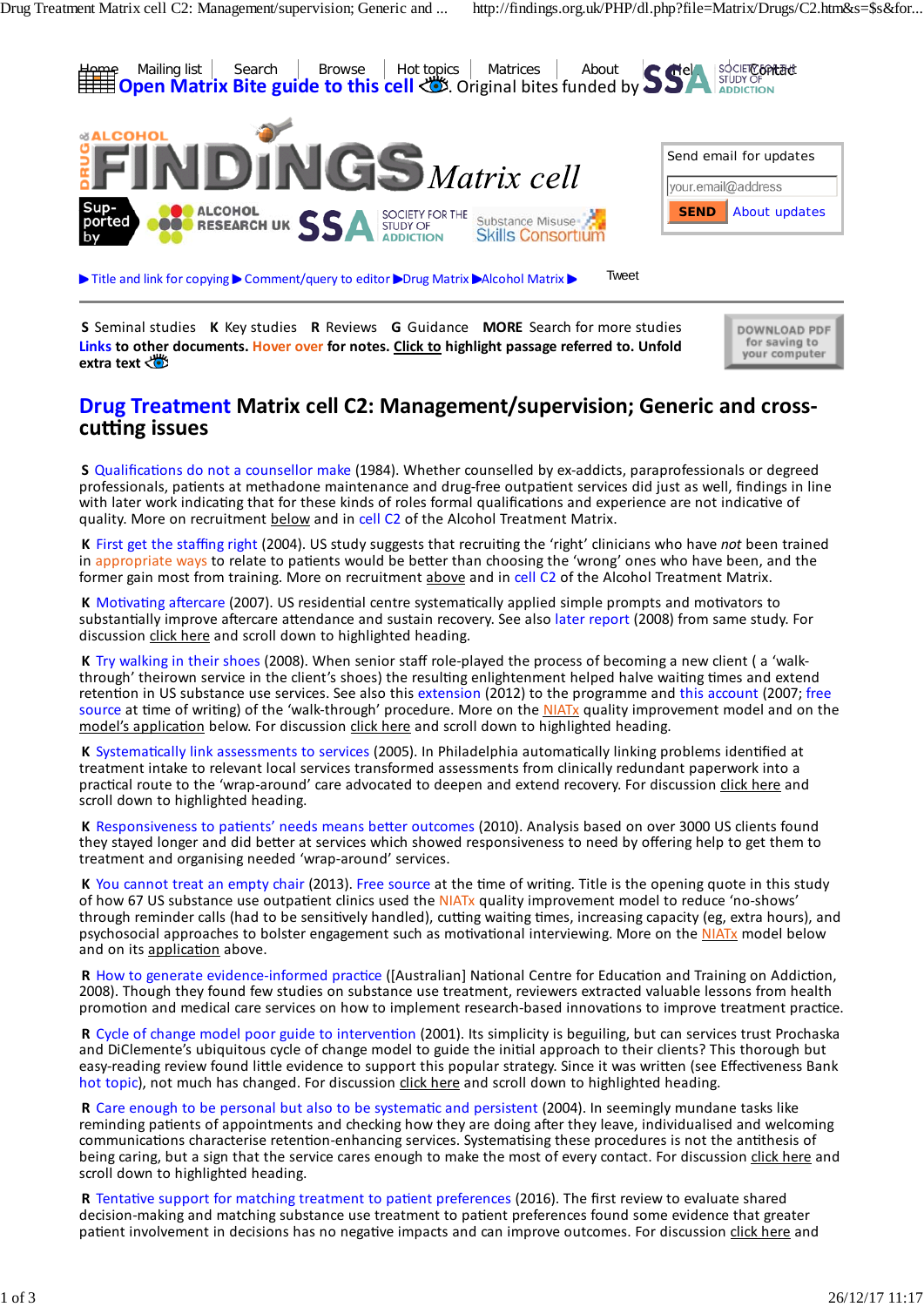scroll down to highlighted heading.

**R** Involving former problem substance users in promoting recovery (2014). For such a widely implemented and widely supported adjunct to formal treatment, the revelation from this review is how little evidence there is for involving former substance users in promoting recovery from problems similar to those they experienced – a lack which may simply reflect the paucity of adequate research. However, on balance the evidence we have is positive. Related UK and US supervision guidelines below.

**G** UK staff development toolkit ([English] National Treatment Agency for Substance Misuse, 2006). Recruitment, training and staff development, appraisals and supervision, exit interviews and more.

**G** Criteria for quality in substance use treatment in Scotland (Convention of Scottish Local Authorities and Scottish Government, 2014). Developed to ensure anyone looking to address their problem drug and/or alcohol use receives high-quality treatment and support that assists long-term, sustained recovery and keeps them safe from harm. Can act as a quality‐assurance checklist for service managers.

**G** English inpectorate's criteria for quality in substance use services ([English] Care Quality Commission, 2015). Official inspector of health and social care services in England asks five key questions of specialist substance use services, including, "Are they well-led?" – by which they mean that "leadership, management and governance of the organisation assures the delivery of high‐quality person‐centred care, supports learning and innovation, and promotes an open and fair culture." More on what this means in appendices.

**G** Assessing whether the workforce has the required knowledge, skills and ability (NHS Health Scotland, 2009). Desired competencies and assessing the training needs of Scotland's substance use workforce at all levels, from specialists to generic workers who may deal with substance use only peripherally.

**G** Managing peer supporters ([UK] Substance Misuse Skills Consortium, 2015). Guidance from (now no longer operational) government‐supported skills body for the substance use sector on how to manage current and former problem substance users who support and mentor other users through and out of treatment. Related review above and US guidelines below.

**G** Supervising peer supporters (2017). US checklist and training curriculum for evaluating and developing competence to supervise (ex‐)substance using peers to promote recovery among a service's patients. Related review and UK guidelines above.

**G** Managing non‐residential programmes ([US] Substance Abuse and Mental Health Services Administration, 2006). US expert consensus on running outpatient, counselling and day‐care substance use programmes, including strategies to meet "the challenges facing executives and the opportunities for employing available resources and skills to meet program goals".

**G** Clinical supervision and professional development of counsellors ([US] Substance Abuse and Mental Health Services Administration, 2009). US expert consensus on supervision methods and models, including how these can address cultural, ethical and legal issues, and monitoring performance. Includes an implementation guide for administrators.

**G** Workforce development aid for managers ([Australian] National Centre for Education and Training on Addiction, 2005). Evidence‐based strategies to address priority workforce development issues such as supervision, team building and performance appraisal, plus resources to help managers implement the strategies. Endorsed by the Australian government.

**G** Improving efficiency and capacity means more patients can be helped ([US] NIATx, accessed 2017). Web‐based service based at University of Wisconsin and supported by US government. Offers practical strategies to improve the management of substance use treatment services. Objectives include reducing waiting times and the number of 'no-shows' and increasing admissions and retention; examples above  $(1 2)$ . NIATx also co-provides the Network of Practice, a web resource on learning how to implement evidence-based practices.

**G** Implementing change ([US] Substance Abuse and Mental Health Services Administration, 2009). Guide for managers on how to assess an organisation's capacity to identify priorities, implement changes, evaluate progress, and sustain effective programmes, and how to implement these programmes. Substantially draws on a broader review, one of the resources available through the Network of Practice resource listed above.

**G** US guide to matching type of treatment to the patient (American Society of Addiction Medicine, 2013). What the US professional body for addiction medicine society says are the world's "most widely used and comprehensive set of guidelines for placement, continued stay and transfer/discharge of patients with addiction and co‐occurring conditions". Helps decide what intensity and setting of care to offer and when to stop or change.

#### **MORE** This search retrieves all relevant analyses.

For subtopics go to the subject search page and hot topics on why some treatment services more effective than others, matching interventions to the patient's 'stage of change', and individualising treatment. See also a reading list from a leading US analyst intended to help treatment services develop recovery-oriented programmes, and a resource list from the UK Substance Misuse Skills Consortium to (among other topics) help managers recruit and supervise staff, manage organisational change, and foster effective team working.

Last revised 26 December 2017. First uploaded 01 June 2013

<sup>▶</sup> Comment/query to editor

Suggest a new document to add to this cell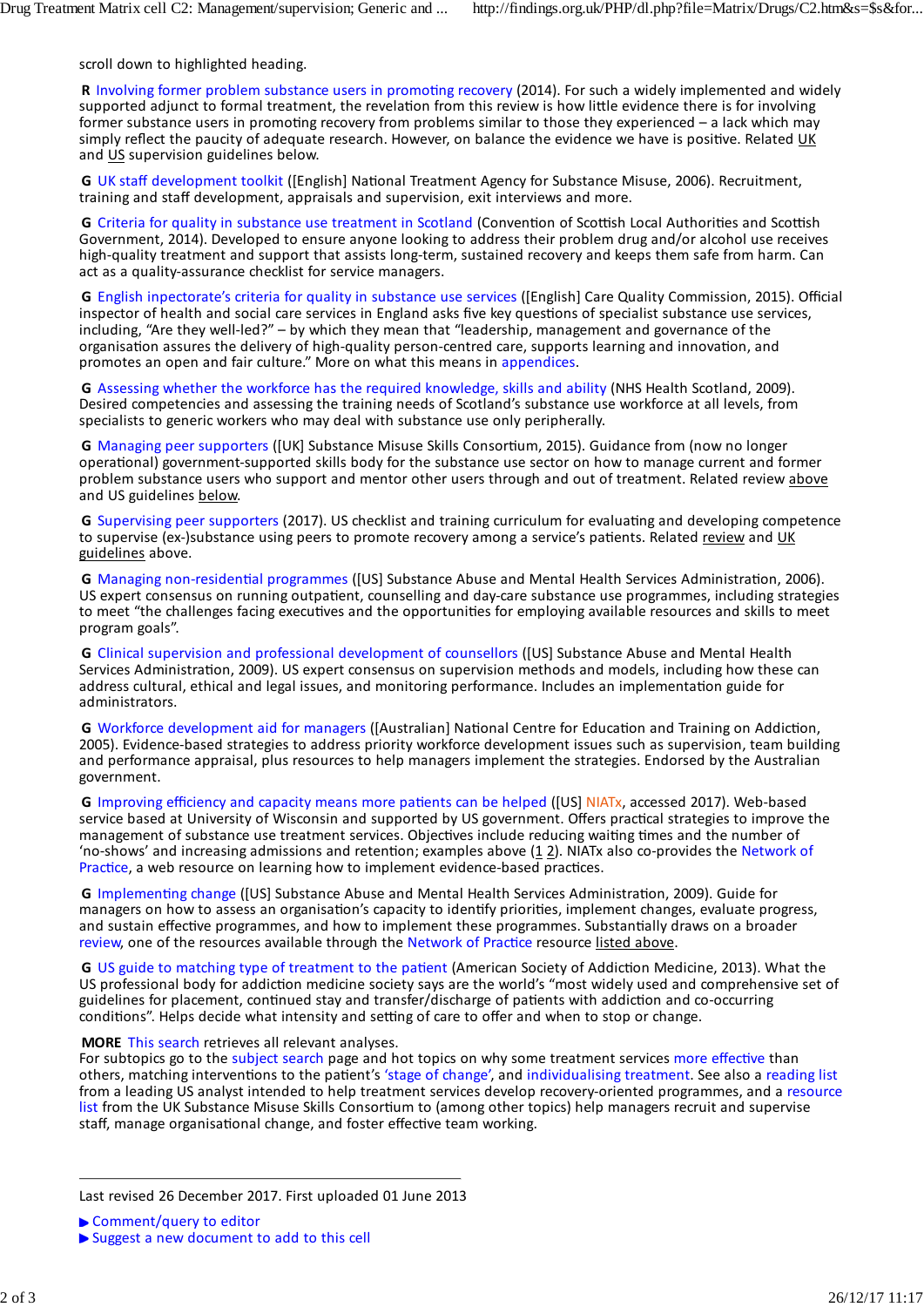## Home Mailing list Search Browse Hot topics Matrices About Help Contact **Close Matrix Bite**

#### **Links to other documents. Hover over for notes. Click to highlight passage referred to. Unfold extra text**

**What is this cell about?** The five‐cell matrix row in which this cell islocated focuses on generic processes common to treatment, whatever the setting or modality. Patients have to decide to get or accept help, find their way to treatment, decisions must be made about the objectives, form, intensity and duration of care, relationships forged, and attention paid to psychological problems and social circumstances which affect the chances of a sustained end to dependent substance use.

**Links** everyday practice, whether interventions get adopted and adequately implemented, and whether **Drug Treatment** supervision. Compared to research on interventions, research on these issuesisscarce, but also exciting and inspirational, for it is at this level that whole organisations can be transformed from merely going through the<br>———————————————————— The current cell narrows in on how these processes are affected by the management functions of selecting, training and managing staff, and managing the intervention programme. In highly controlled studies, it may be possible to divorce the impact of interventions from the management of the service delivering them, but in practitioners can maintain recovery‐generating attitudes and knowledge, depend on management and motions, to enthusiastic client‐engagers.

 $\mathbf{M}$  have should Letast  $\mathbf{D}$  With the tunion that (Mannex matter) sthe title of a saries of reviews by Drug and **Where should I start?** With the truism that 'Manners matter' – the title of a series of reviews by Drug and Alcohol Findings not on *what* services do, but *how* they do it. <u>Part one (listed above</u>) dealt with seemingly checking on patients after they leave. In each case, research showed that individualised and welcoming communications characterise effective and retention-enhancing services. The overall conclusion was simple: "the human qualities which cement relationships outside treatment also do so within it". mundane management tasks like managing waiting lists, setting up reminder systems for appointments, and

Managements and services which care enough about these qualities also care enough to be organised and the contract in the client of the contract in the result of the results of the results of the return of the return of the contract  $\epsilon$  is and the return in USD. provide (if need be, interim) help quickly, take the responsibility for reminding patients they want to see them<br> and help them get to appointments, prepare the ground for keeping in touch after they leave, and then persistently and actively check how they are doing and if they need more help, at each stage showing that some*one* rather than some machine at the clinic is concerned about them and wants to see them. One of the to relevant local services transformed as services transformed as produced as produced as produced as produced route to the 'wrapes' route to the 'wrapes' route to the 'wrapes' route to the 'wrapes' route to the 'wrapes' r best examples is our *Highlighted study <u>below</u>.* persistent about embedding them in routine practice. They centre initial contacts on the patient's priorities,

**Highlighted study** It is unusual for a series of studies to coherently explore a starting **Fighted Starting** single theme over many years, each study building on the other, and the results  $U$ substance use of  $\frac{1}{2}$  substance used the  $\frac{1}{2}$  model to  $\frac{1}{2}$  model to  $\frac{1}{2}$  model to  $\frac{1}{2}$  model to  $\frac{1}{2}$  model to  $\frac{1}{2}$  model to  $\frac{1}{2}$  model to  $\frac{1}{2}$  model to  $\frac{1}{2}$  model to example is a series of studies (listed above) at a US residential centre, which and psychosocial approaches to bo systematically applied one tactic on top of another to cumulatively improve have been among the most valuable in addiction treatment research. A perfect aftercare attendance and sustain recovery.

 $T$  the found few studies on substance use treatment, reviewers extracted values from  $\mathcal{L}$ We first introduced this work as a 'Transformation story' in the *Manners Matter* prove the DiClemente's ubiquitous cycle of change model to guide the initial approach to their clients? This thorough but easy‐reading improvements from a dispiritingly poor record to 100% initiation of aftercare and 80% of patients attending for at least three months  $\blacktriangleright$  chart. Those studies  $\sqrt{1-\omega_0}$  steP and later reports (1 2) showed the procedures also substantially improved long‐term abstinence rates – and they cost little or nothing communications were and welcoming communications were  $\mathbb{R}^n$ series (turn to the sixth page of this PDF file), where we tracked the



If your service is finding it hard to sustain treatment gains through aftercare, these studies prove that n your service is imaing it hard to sustain treatment gains through artereare, these stadies prove that<br>performance can be transformed by a welcoming attitude, personalised reminders, recognition of patients' achievements, and, more generally, the systematic application of process analysis, sensitivity to patients, and evaluation of how things turn out.

#### adjunct to formal treatment, the revelation from this review is how little evidence there is for involving former substance users in **Issues to consider and discuss**  $p_{\text{ref}}$  recovery similar to those they experienced  $q_{\text{ref}}$  may simply reflect the parameters of adequation of adequate  $q_{\text{ref}}$

research. However, on balance the evidence we have is positive. Related Is there anything more instructive than *being* the patient? Our starting-point review ended with, "Perhaps the main lesson of the research is that there is nothing special about ... how substance misuse patients react. Reflection on how we might react if we were in their shoes can predict much of what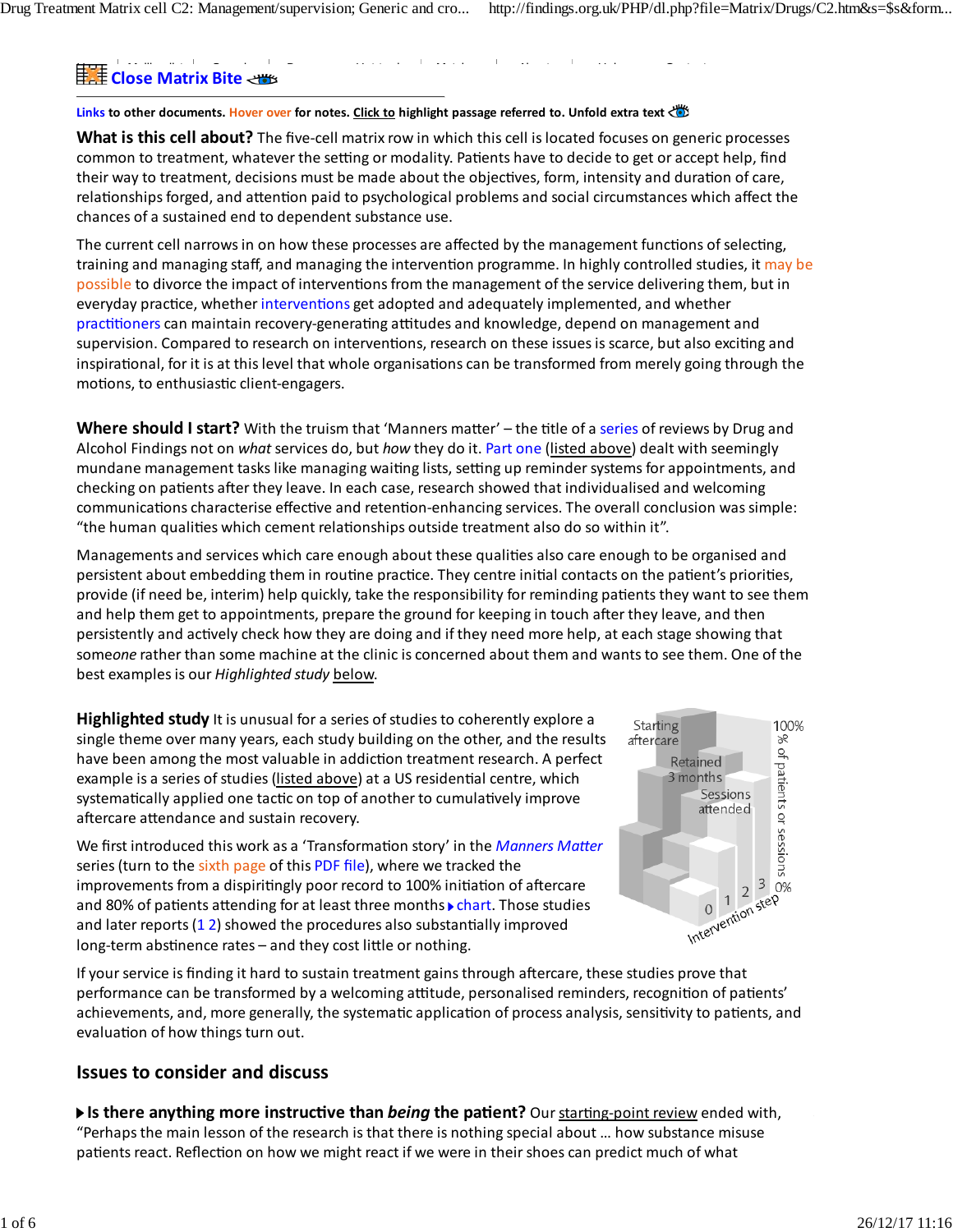researchers have painstakingly set out to prove." From cell B2 and general psychotherapy research we know that the shownists objitute think themselves into the shoes of the slight from othy') is fundamental. Deshault that the therapist's ability to think themselves into the shoes of the client ('empathy') is fundamental. Perhaps shoes and *feel* them pinch rather than risking the self-serving illusion that all is well in a service for which you which they mean that "leadership" is a state of the organisation assures that "leadership" is a state of the organisation assures the organisation assures the organisation assures the organisation assures the delivery of t higher persons learning and innovation, and innovation, and promotes and fair culture. This culture, and  $\alpha$ thisis also true of the managers of those therapists, and that for them it is better actually to try on the client's

Trying on those shoes is exactly what staff did (see <u>listing above</u>) at 327 US services, 'walking through' their application procedure for a quality improvement programme, and the results were fed back to programme workers who may deal with substance use only peripherally. managers. An analysis of the 'walk‐throughs' – which started with the first phone or other contact and extended to the early stages of treatment – showed that the role-players experienced: poor staff engagement and impersonal interactions; shortcomings in equipment, administrative procedures and premises; poorly interviews focused not on the client's needs, but those of the agency; and failure to provide for clients with key tactic for the strand of the quality improvement programme intended to identify service delivery programme key tactic for the strand of the quality improvement programme intended to identify service delivery problems<br>and improve alimical are codures service's admissions and induction procedures as if they were a client. The process was required in the communicated information; burdensome and repetitive processes and paperwork, including lengthy intake complex lives and problems. Extended to another twelve US areas, walk-throughs by senior staff became the and improve clinical procedures.

All three original articles in the entry listed above are freely available, in the case of the first two via the 'alternative source' link in the Effectiveness Bank analyses, part of the article reference towards the top. Also  $E_{\rm F}$  strategies to address priority workforce development is such as supervision, team building and performance development is such as supervision, team building and performance development is such and performance dev freely available is practical guidance  $(1 2)$  on how to do a walk-through.

These reports offer abundant evidence that as part of a broader improvement programme, leaving the office and 'becoming' a patient opens eyes to shortcomings previously invisible to management and fosters  $I$  improved procedures, streamlining admissions and retaining patients for longer. That is why it features so improved procedures, streamlining admissions and retaining patients for longer. That is why it features so int<br>An additional control of the control of the control of the control of the control of the control of the contro strongly in the US quality improvement resource <u>listed above</u>.

It seems a valuable exercise, but can you think of any circumstances in which it might be counterproductive? Wouldn't it be better to systematically gather feedback on how real patients experience treatment procedures? What about true 'mystery shopping' – engaging an outsider to act the part of a client and to feed back the results. After all, in walk-throughs staff know what is happening and usually too will know the staff  $\frac{1}{2}$  for a diction medicine society says are the world's "most widely used and comprehensive set of guidelines for guidelines for guidelines for guidelines for guidelines for guidelines for guidelines for guidelines  $p_{\text{out}}$  stay and transfer and transfer patients with addition and conditions  $p_{\text{out}}$ . Here  $p_{\text{out}}$ doing the role plays. Look at the US guidance (12) on how to do a walk-through. Is this how you would do it at your service?

of change' model seems to offer managers a scientific system staff can follow to decide how to work with or enange model seems patients, avoiding wasteful change attempts with those not yet ready to change, a rationale for instead nudging them to the next more receptive stage, and a way to recognise when someone is ready to commit to **Match interventions to the client's 'stage of change'?** Prochaska and DiClemente's ubiquitous 'stage

the changes needed to overcome their substance use problems. progression to sustained recovery. Its simplicity is beguiling, but Implicitly or explicitly, in services across the UK this system is used to categorise patients and clarify how to efficiently promote can it really be used to *generate* change by matching patients to interventions, or does it simply *describe* one type of change process? Should managers promote or discourage its use?

Analysed in an Effectiveness Bank review and hot topic listed above, the model portrays motivational transition as a fixed, segmented sequence leading from 'No acknowledged problem' through to 'No problem now.' In between are stages where



change is pondered, prepared for, implemented and stabilised. Among its attractionsisthe feeling that one has gained insight into something important, technical and scientifically valid, yet which accords with common sense understandings. It seems self‐evident that it is no use trying to close the deal on a change plan if the client has yet to see the need for change, and that overcoming dependent substance use is no quick fix, but sequentially requires awareness, thought, preparation, implementation and stabilisation, each stage of which must be completed to provide a foundation on which the next stage can build with a chance of success, and it feels more scientific and precise to talk of someone being in 'precontemplation' with its objective criteria, than to say, 'S/he just doesn't seem ready to stop'.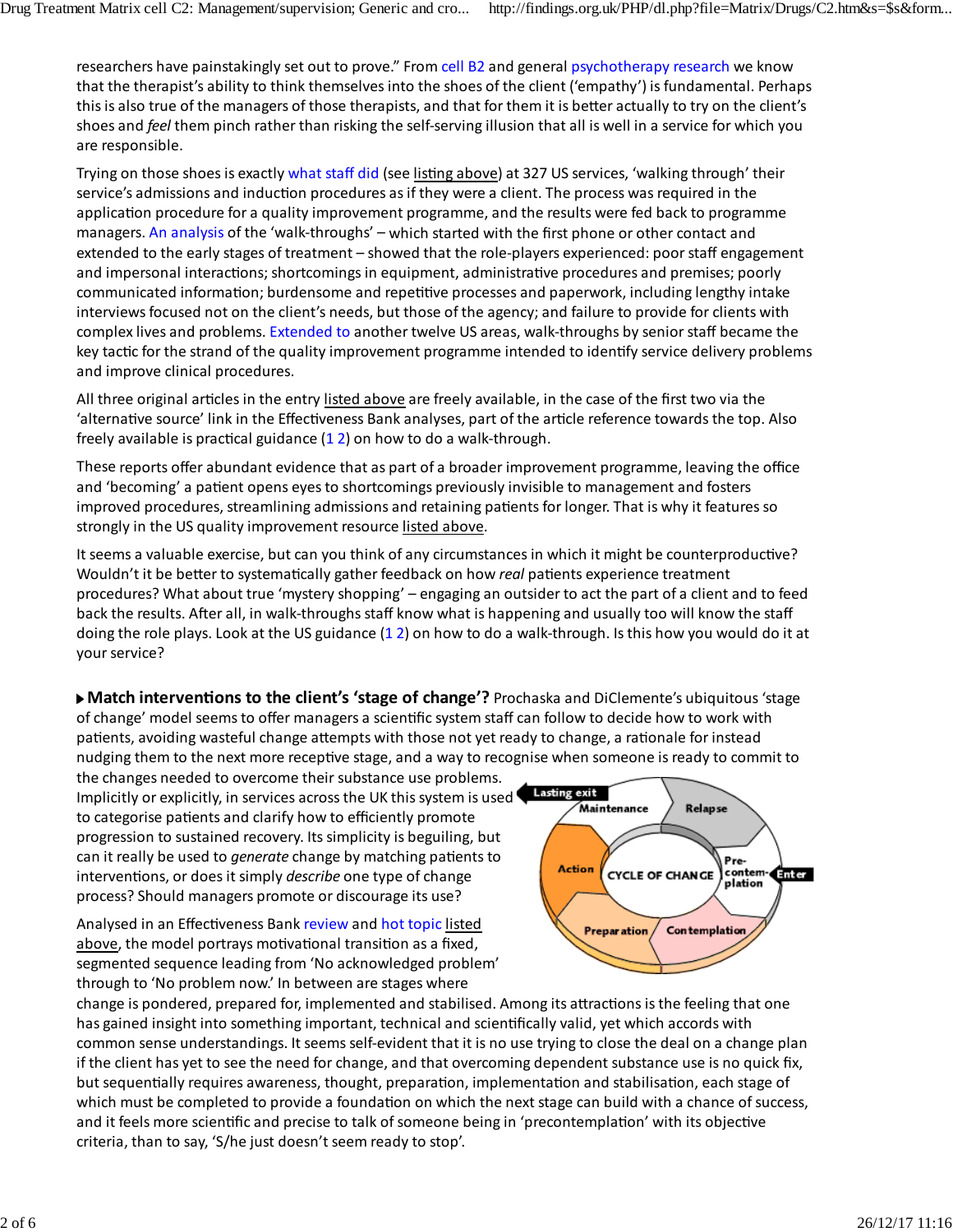The model amounts to a broad guide to what (not) to do with patients at different stages of change. If it truly gets to the heart of the change process, then interventions built on the model ought to improve on those which are not. It is at this crunch point, when it actively engages with change through treatment, that research support is almost entirely lacking. That is true not just of drug and alcohol problems and of smoking, but of therapy for psychological problems in general. Read our review and you will understand why the American Psychological Association (APA) could only say matching interventions to stage of change was "probably effective" – and even "probably" seems optimistic. In contrast, the APA could be much more definite about matching to other patient characteristics: patient preferences (discussed below); the patient's resistance to change or being directed; culture; and religion/spirituality. The stages of change model has, however, been very widely applied, and in other fields (promoting exercise seems an example) it may be better supported.

Another problem for the model is it cannot account for precipitous, unplanned transitions to abstinence which defy the requirement to pass through the stages. Though of great importance in the overcoming of problem substance use, these are beyond the model's remit, which is confined to *intentional* change. Unfold text *s* for more.

#### **Supplementary text** Click to close

Precipitous, unplanned change (typically from excess to abstinence) seems common and the changes are often enduring, yet these events defy the requirement to passthrough the stages hypothesised by the cycle of change model. There can also seem no sign of the model's change mechanisms – the expected process of the user re‐evaluating the pros and cons of continuing as they are, until so decisively do the cons outweigh the pros, that with sufficient confidence in their ability to change ('self‐efficacy') along with other burgeoning 'processes of change', the decision is made, planslaid, carried out and sustained. When this process*is*intentional, the model offers a detailed and possibly valid description. But what of when a smoker suddenly becomes disgusted with their smoking, spits out the cigarette half way through, dumps the remnants of the packet in a bin, and never turns back, asif something had *overtaken* them, rather than them intentionally deciding to change? Intentional change is not the only or it seems the most robust way people initiate change. Forsmoking in particular, it may be a minority route, and one half aslikely to 'stick' as planned attempts. Similarly in California, a survey of problem drinkers found that weighing the pros and cons of drinking as a reason for cutting down was much less likely to lead to lasting remission than 'conversion' experiences like hitting rock bottom, a traumatic event, or experiencing a religious or spiritual awakening.

Unplanned and famously successful drinking cessation events have been documented (free source at time of writing) by recovery analyst and advocate William White. They include that of Bill Wilson, who went on to co-found Alcoholics Anonymous. Hospitalised for the fourth time for alcohol detoxification, "he cried, 'If there is a God, let Him show Himself!', the room became ablaze with light and Wilson was overwhelmed by a Presence and a vision of being at the summit of a mountain where a spirit wind blew through him, leaving the thought, 'You are a free man.' Wilson never took another drink." In less florid manifestations, that also seems a common kind of experience among dependent drinker in treatment in Britain. In the UK Alcohol Treatment Trial (UKATT), asked what they thought had helped them overcome their dependence on drink, patients commonly described revelatory moments which precipitated wholesale transitions in how they saw drinking and drink and in their determination to change. As with smoking, in these situations half-finished bottles can simply be poured down the sink or thrown away in disgust.

That doesn't mean to say unplanned abandonment of substance use is also un‐caused; at the time, the desperate Wilson was ripe for such an experience. A UK survey which confirmed that unplanned stop-smoking attempts were twice as likely to succeed as planned, also discovered these attempts were commonly triggered by health advice/concerns, expense, and pressure from family/friends, though 1 in 6 respondents could cite no particular reason. But whatever leadsto this brink, at the moment of change immediate causes take the form of triggers which precipitate abstinence rather than a weighing-up of the pros and cons and a transition through stages.

#### Close supplementary text

Despite itslimitations, there may still be reasons why the cycle of change model remains valuable, though perhaps not in itsintended role of helping match interventionsto stage of change. Look at the last paragraph of the Effectiveness Bank review. The author, a cogent critic, nevertheless finds many waysin which the model might be a positive influence – a kind of benevolent fiction which gives hope to and motivates both worker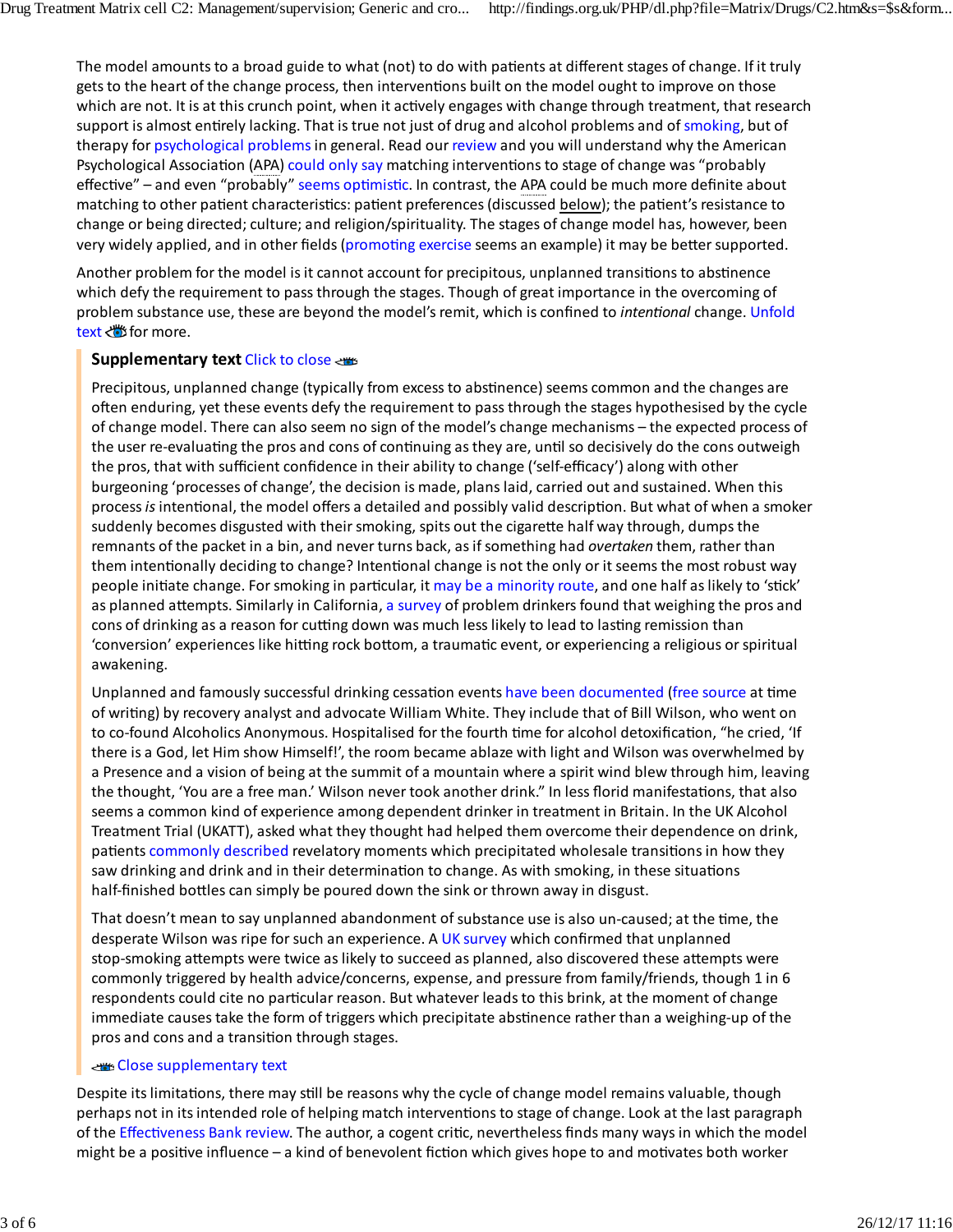and client. Is this enough? Or in the end, should we let science consign this popular prop to the 'unproven' shelf of history?

▶ Is patient choice supreme? We return to an issue addressed in cell A2 – the role of patient choice and preferencesin treatment planning. There it was in the context of advocatesfor certain treatment goals claiming the ethical 'high ground' of being on the side of the patients. Here instead the context is the steer service managers might give staff on eliciting and responding to patient preferences, drawing on a review listed above for evidence of whether acceding to those preferences might improve outcomes. There are no easy answers, partly because whether a treatment is safe and effective itself partly depends on the patient's preferences; a nominally safe and effective treatment may no longer be either if the patient does not comply or engage with it.

First there is a fundamental question to be settled: does addiction limit the patient's ability to make rational choices related to their drug use and itstreatment to the degree that those choices must be made for them? In the end we go along with guidance offered the World Health Organization, that other than in extreme circumstances, thisis an unwarranted diminution of the patient's autonomy and human rights. However, this is not a trivial or easily settled issue because definitions of dependence entail impaired self-control and decision-making. For more on this fundamental issue, unfold the <a>supplementary text.

#### Close supplementary text

Some claim addiction does limit the patient's ability to make rational choices because it is a disease of the brain which undermines the ability to choose not to use the drugs which 'caused' that disease: "... repeated drug use can lead to brain changesthat challenge an addicted person's self‐control and interfere with their ability to resist intense urges to take drugs." A corollary is that treatment choices which affect access to drugs are also constrained, and may be relegated to the status of manifestations of the 'disease' rather than valid choices which the clinician must take fully into account.

Though it solidifies the rationale into a physical cause, you don't have to believe in the brain‐disease model of addiction to believe dependence/addiction compromises choice. When it required doctors to notify patients dependent on cocaine or opioids to the Home Office, the UK's Misuse of Drugs Act defined those patients as people who "as a result of repeated administration [have] become so dependent upon the drug that he has an overwhelming desire for the administration of it to be continued". Impaired control is also a key criterion for substance use disorders in the US psychiatric classification system DSM-5, and for dependence in the European ICD‐10 and itsforthcoming revision, which it is planned will include substance use addictions among the "impulse control disorders".

A review of the ethics of opioid addiction treatment conducted for the World Health Organization saw the nature of addiction as "central to … what ethical treatment of opioid dependence involves", affecting views of the extent to which (prospective) patients are "able to make decisions about their drug use, consent to enter treatment, choose not to use drugs, be involved in decisions regarding their treatment, and take responsibility for their actions". The authors' view was that "drug dependent people are able to give free and informed consent so long as they are not intoxicated or suffering acute withdrawal symptoms", and have "the capacity to choose a specific treatment from the types available."

Though they stressed that patients must be involved in planning their treatment and their preferences and autonomy respected, for these experts the patient's decision in the end amounts to "consent" – a choice of whether or not to accept an offer of treatment based not necessarily on what the patient wants, but on the clinician's judgment of its likely safety and effectiveness for this particular patient.

#### Close supplementary text

On the basis that the patient's choices cannot be dismissed as merely manifestations of their addiction, we can turn to how those choices should be responded to. Guidance for substance use services from Public Health England says service users should be involved in their own treatment, and illustrates how this can be done. UK clinical guidelines on the treatment substance use problems seem to go further – and constitute an important yardstick for courts and tribunals in determining what constituteslawful and acceptable medical practice.

In the guidelines 'informed consent' isthe bedrock, but more active involvement is demanded: "the main role of clinicians isto assist patientsin making their own, informed, choices about their treatment goals and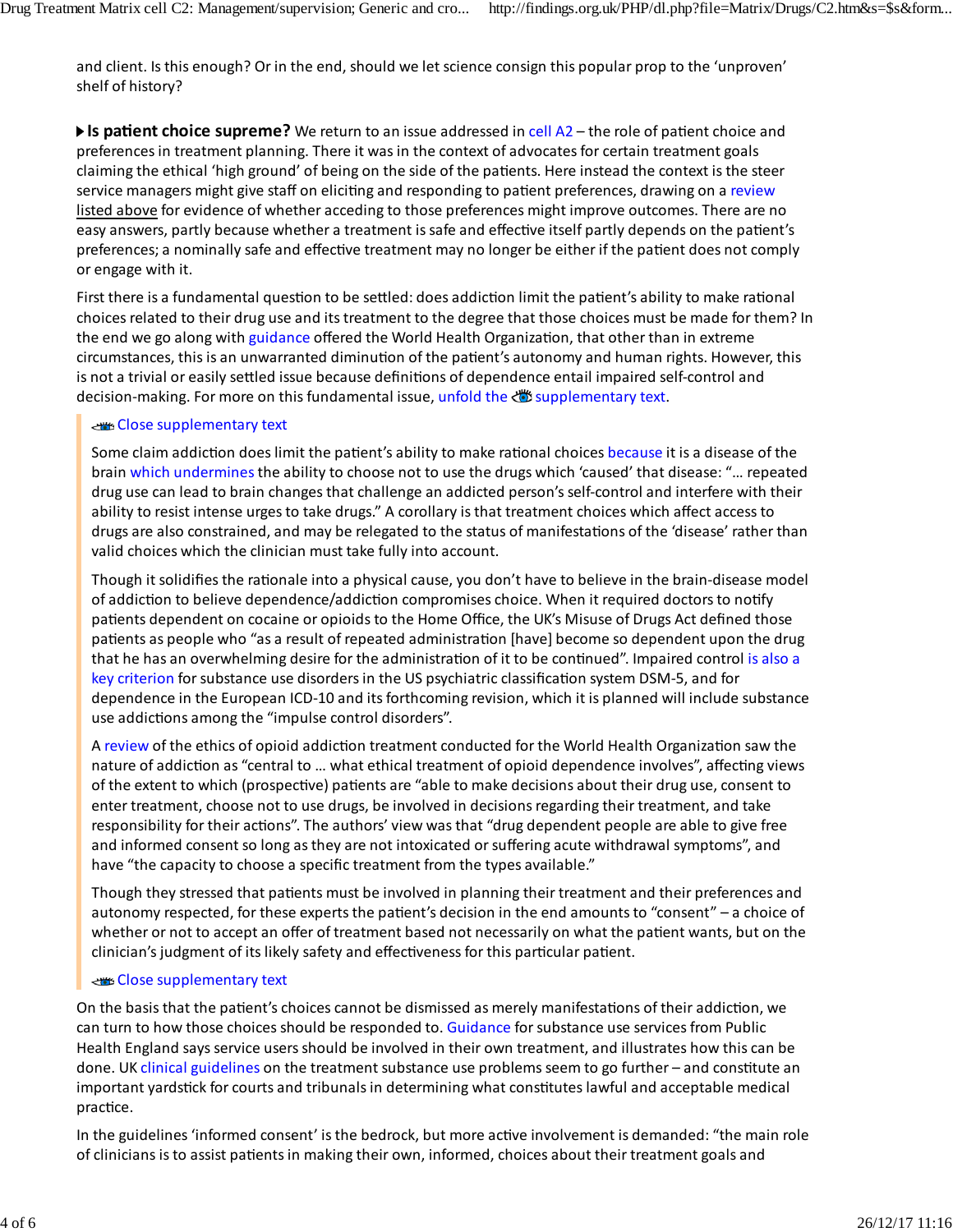priorities, and to agree the actions to try to best achieve them". Treatment organisations should, say the guidelines, "ensure there is a visible positive service ethos … supporting patient choice and access to the variety of recovery paths and options". Referring to trauma‐informed care, one principle wassaid to be that it should "support patients to make choices and take control of treatment decisions". The control these and other patients might exercise includes deciding to withdraw from opioid maintenance programmes, to opt for non‐drug based treatment, determine their recovery pathway, and whether to participate in group therapy, but on other issues the patient's preferences are simply to be taken into account. Among these are which medication to use to aid withdrawal, the duration of maintenance, and how to address mental health problems alongside dependence. More generally, "Prescribing isthe responsibility of the person signing the prescription" – not one they can abdicate to the patient.

Nowhere isthis more evident than in the decision on whether to prescribe heroin itself to heroin‐dependent patients. Gone are the days when with a relevant drug use profile and dogged insistence, a heroin-dependent patient could in some clinics be fairly confident of being prescribed heroin. Now that preference will

### *The clients' influence is relegated to the elements that to them matter least*

generally be denied, or if accepted, be trammelled with other conditions the patient would *not* prefer, such as having to attend several times a day to be dispensed and inject their prescribed heroin under clinical supervision. They and other patients who would prefer not to have to take medication under supervision will often find their preferences subjugated to clinical guidelines and safety‐first principles. When in 1999 and 2001 a London clinic surveyed its patients' satisfaction levels, the researcher admitted that:

"how far the clinic could/would move to satisfy clients' desires was constrained by national guidelines and professional standards on issues such as supervised consumption, daily pick-up of prescriptions, and the prescribing of injectables. Agencies and doctors are not prepared to risk being pilloried for transgressing these 'guidelines' if something goes wrong. Though they can express an opinion on whatever they like, the clients' influence is effectively relegated to the elements of the service that for most probably matter least. For the rest, a central authority has already decided (perhaps rightly) what is best for them."

Decisions such asthose on supervising consumption, on dose levels, and on leaving treatment, are potentially life and death decisions which no responsible practitioner could leave up to the patient. Even when studies have allowed methadone patients to select their own dose, this has been done within rules set by the clinic to ensure safety. But clinicians also have to consider that a treatment which in theory is safe and effective cannot be either if unacceptable to the patient. A patient who rejects opioid substitute prescribing treatment because in the interests of safety it requires supervised consumption and witnessed urine testing will probably be less safe with no treatment than with treatment shorn of these elements.

Ethical considerations are bound up not just with offering safe, but also effective treatment. If acceding to patients' wishes improves effectiveness, that in turn strengthens the ethical case to provide the treatment they want, since offering effective treatment is an ethical requirement. Across psychotherapy, evidence on effectiveness is strongly in favour of patients and therapists collaboratively agreeing goals and how they will go about reaching them, and underscores the centrality of incorporating patient preferences when making treatment decisions. In relation to substance use treatment in particular, a review listed above found the evidence on whether matching treatment to the patient's preferences improves outcomes was equivocal, opting instead to recommend that patients be involved in treatment decisions via shared decision‐making.

For more read our hot topic on patient involvement, our commentary on the review listed above, and the ethical arguments rehearsed for the World Health Organization's opioid prescribing guidelines. You will then be well equipped to consider what weight your own and other services should give to patient choices and preferences, whether this weight changes in respect of different types of decisions, and whether if acceptably safe, feasible and likely to prove effective, the presumption should be in favour of providing treatment in line with the patient's informed choice. Another stance – one many patients may endorse – is that they have come to a specialist service to take advantage of its concentrated expertise, and it is expected that the service will rule in some options and rule out others, and sometimes strongly argue for treatmentsin the face of the patient's less well-informed, and perhaps more ambivalent, wishes.

Along the way you may also consider that by definition an addicted patient persists in doing something harmful which they wish to stop doing but can't, and that this failure to do what is best for them may also extend to their preferences for treatment. An alternative argument advanced by some is that the very fact that someone has come forward for treatment meansthey have transcended their loss of control and started to get